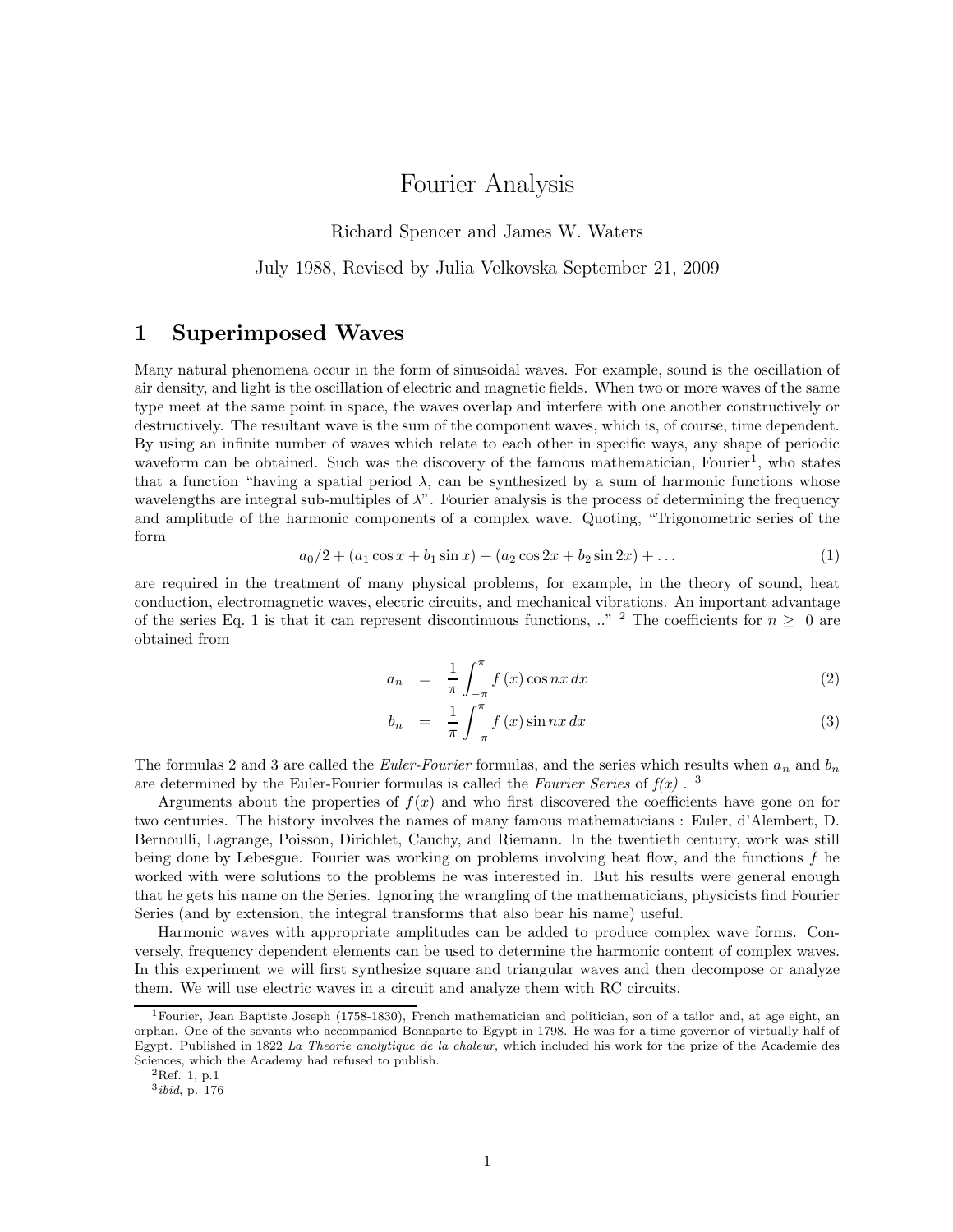## 2 Apparatus

- 1 Oscilloscope
- 1 Fourier synthesized, model 9307 Pasco Scientific
- 1 waveform analyzer model 9302 Pasco Scientific
- 1 waveform generator
- 2 banana plug connector wires
- 2 banana plug to coax cable
- 1 digital multimeter

capacitor and resistors

## 3 Procedure

1. Build a square wave by adjusting harmonics.

Turn all amplification and phase control knobs to the "off" or "zero" positions. Connect the output of the Fourier synthesizer to the oscilloscope using coaxial cable, and turn on both instruments. Set the controls on the synthesizer to produce a sine wave from the first harmonic, and turn the switch of the summing amplifier to the "in" position, so that the signal will reach the output. Connect the trigger output on the synthesizer to the trigger input on the oscilloscope, and set its triggering source to "external". Adjust the oscilloscope until a stable sinusoidal waveform is clearly displayed on the CRT screen. Add in the third harmonic by turning the switch below the control knobs to "in", and adjust the phase and amplitude of the harmonic until the maximum of the first harmonic is overlapped by the minimum of the third harmonic. Add and adjust the fifth harmonic until the peaks of the oscilloscope trace are more flattened. Do likewise with the seventh harmonic. If necessary, readjust the amplitudes of all the harmonics until the oscilloscope trace closely resembles a square wave. Record the amplitude of each harmonic.

2. Build a square wave with computed harmonics.

Repeat the process of step 1, this time adjusting the amplitude and phase of each harmonic by connecting the oscilloscope and AC voltmeter to the connection of each harmonic. With the oscilloscope at high sensitivity, adjust the phase for each harmonic so that the zero-crossing of each harmonic is time aligned, typically using the vertical line on the oscilloscope as a reference. This will ensure that each harmonic is a sine wave with the same phase as the other harmonics. Adjust the amplitude of the *n*th harmonic,  $V_n$ , to be proportional to  $1/n$ . Once the harmonics are individually adjusted, look at their sum.

3. Analyze components in a square wave.

Connect the output of the Fourier synthesizer to the input of the waveform analyzer, using the banana plug connector wires, and connect the oscilloscope to the output of the waveform analyzer. Set the analyzer so that it allows a certain band of frequencies to pass through and be amplified, Increase the gain on the analyzer until the signal is clearly locked in by the oscilloscope, but not so much that the peaks of the signal become flattened, indicating saturation of the amplifier. Set the multiplier knob at  $\times$ 10, while watching the oscilloscope screen. When a sinusoidal waveform is shown on the screen at its maximum amplitude, record its frequency. Repeat the process using the frequency range  $\times 100$  on the multiplier, and again with the range of  $\times 1000$ .

Note: The signals found at the upper frequency levels in the  $\times 1000$  mode should not be included in the Fourier analysis, since they are a result of the internal circuitry and are not produced by the synthesizer itself.

4. Next create a triangular wave using the third, fifth and seventh harmonics in conjunction with the primary sine wave. Adjust the phase of the third harmonic so that every other maximum overlaps the maximum to the first. Add in the fifth harmonic and adjust the phase so that the trace on the oscilloscope more closely resembles that of a triangle wave. Finally add in the seventh harmonic to finish the construction. If necessary, readjust the amplitude and phase of each harmonic to obtain good results. Record the amplitude of each harmonic.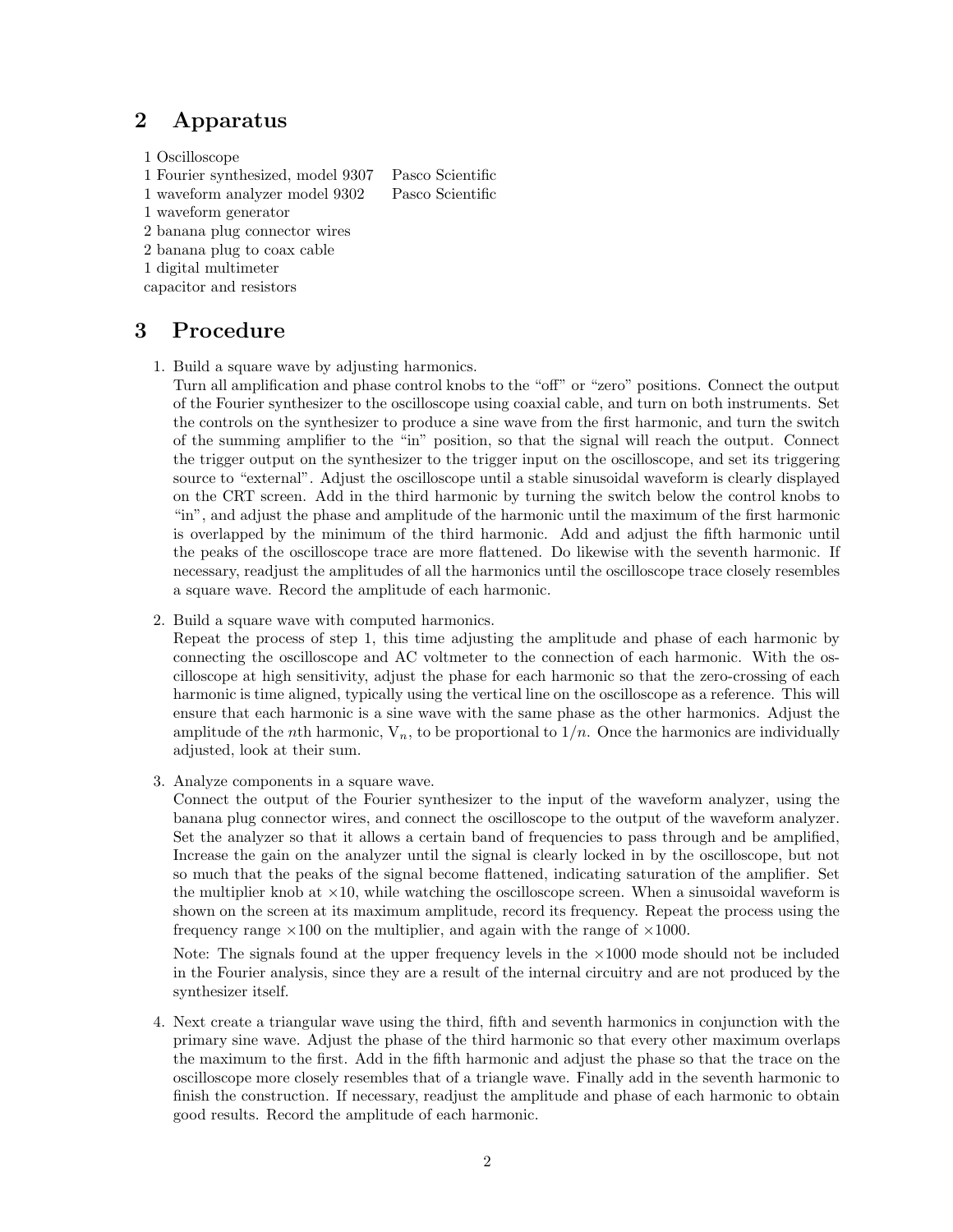5. Repeat step 4, but this time after adjusting the phase of each harmonic to that the first peak is aligned, i.e., the waves are all cosines with the same phase, and so that  $V_n \propto 1/n^2$ .



Figure 1: Circuit diagram for a low-pass filter.  $V_s$  indicates the input signal



Figure 2: Circuit diagram for a high-pass filter.  $V_s$  indicates the input signal

- 6. We will use a simple RC circuit and will examine how this circuit can be used to modify ( or filter ) the frequency characteristics of a signal passed through it. Construct the low-pass filter circuit as shown in Fig. 1 using 225  $\Omega$  resistor for R and a 0.47  $\mu$ F for C. Use a multimeter to measure the value of the resistor, as it may happen that you have a different one in your lab set-up. Our goal will be to measure the gain curve of the filter: i.e. we would like to construct a graph of the ratio of the output-to-input voltage on the filter as a function of the frequency of the input signal. Since this is a low-pass filter, we expect that the gain will be close to unity for low frequencies and it will gradually reduce for high frequencies. The slope of the gain curve will depend on the value of the RC components that we use.We need to measure simultaneously the amplitude of the input and the output voltage. Put a "T" split at the output of the wave generator and send one copy of the signal to channel 1 of the scope and another one, to the input of the filter. Use the scope probe to connect the output from the filter to channel 2 of the scope. Use the scope measurement functions to measure the amplitude and frequency in both channels. Vary the frequency of the input signal and observe how the amplitude of the filter output varies with frequency. When you get a feeling of how fast the output amplitude changes with frequency, select a good set of 10 points for which you will record  $V_{in}$ ,  $V_{out}$ ,  $f$ . Next construct the gain curve:  $g(f) = V_{out}/V_{in}$ .
- 7. Repeat step 6 for the high-pass filter.